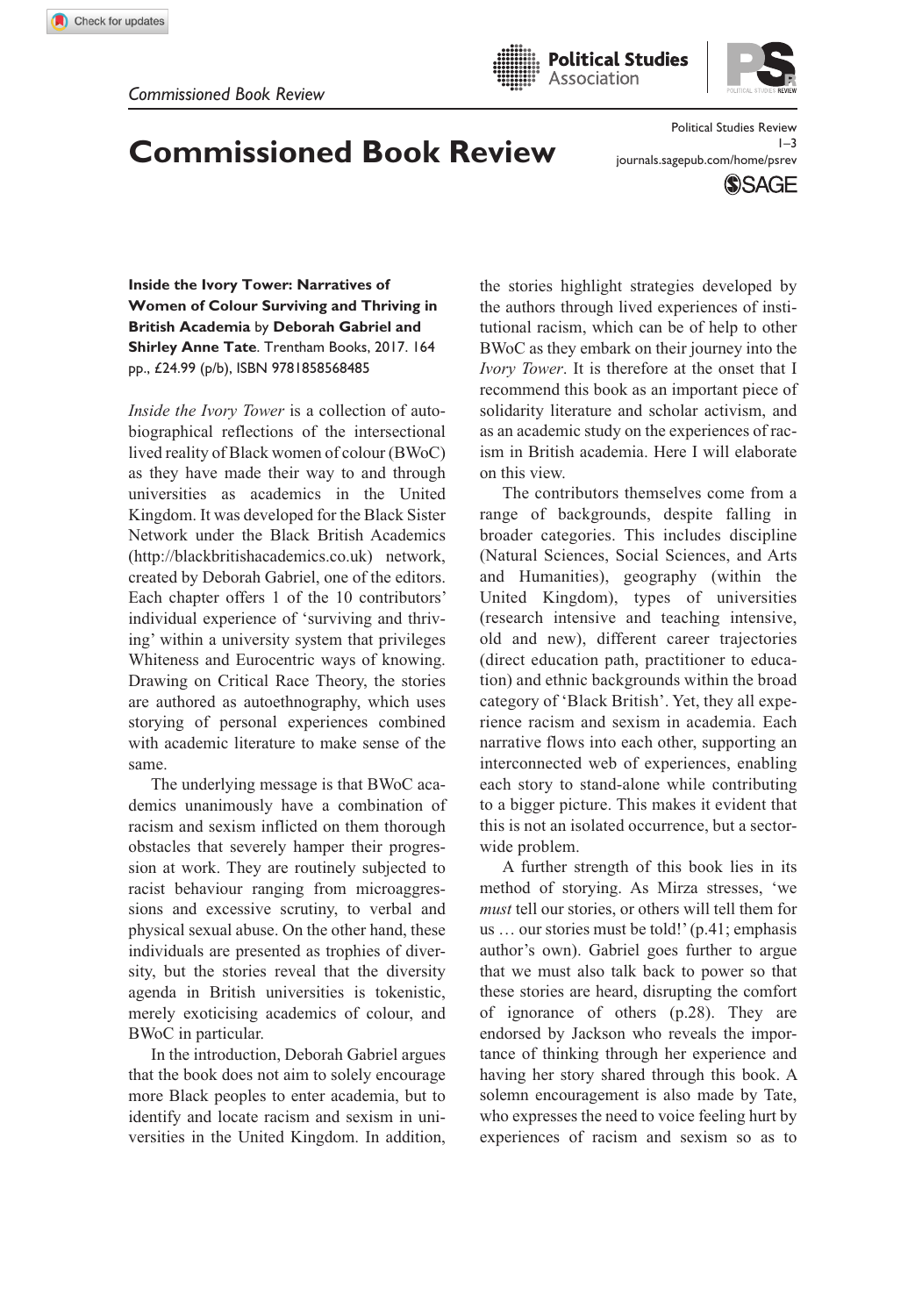confront 'institutional melancholia' which serves to uphold the rhetoric of post-race with the burden falling on minorities when such instances are reported (p.62). This method reveals the details of experiencing multiple instances of victimisation and harassment which often go unreported, particularly given the covert nature of racism and sexism in the United Kingdom, highlighted by Wilson (p.109) and seen through all the stories.

This process of storying also alludes to a critique of Whiteness and Euro-centrism within academia, alongside an objective to protect university (White)branding. This results in some forms of knowing and knowledge seen as better than others, which is steeped in a racist sentiment of superiority, and biases about who can and cannot embody this way of knowing. This manifested in Opara's experience of seeking a promotion in which an external White male candidate was picked over her despite her meeting the criteria. This disrupted her science identity, a process of which she made sense through the work of Carlone and Johnson (2007). Eventually, she was urged by this instance to work towards empowering Black women in STEM. A similar situation confronted Richards who in order to improve the visibility of Black women in the creative disciplines proposed to set up 'Shades of Noir' [\(http://shadesofnoir.org.uk\)](http://shadesofnoir.org.uk), a now successful resource for the mobilisation of capacities through collective action. Richards was met with hostility and mistrust from line managers and colleagues when attempting to access funding for the same (p.139).

The construction of knowledge from a White, Euro-centric perspective also severely hampers potential contributions from other ways of knowing, including practitionerbased work, as revealed by Kwhali whose trajectory is from social work and local government to academia. Similarly, community-focused work and impact also informed the motivation for Bernard and Douglas to focus their research.

This book touches on a range of other experiences in universities in the United Kingdom which a short review cannot cover.

These include sexual violence, isolation, lack of diversity that make spaces threatening for BWoC, a lack of appropriate mentors for Black women academics, among others. The narratives in the book present resilience built up by BWoC to defend against institutionalised racism and sexism, raising serious questions about dignity at work for BME peoples, specifically BWoC. It also directs to a need to challenge how knowledge is currently constructed and prioritised within this context, raising questions about whom the knowledge economy is championed to serve. Furthermore, if the equality and inclusion agenda is serious about addressing the problem, BWoC and BME peoples should not bear the burden of addressing the racism inflicted on them, though can be consulted for support. Instead, White privilege must be confronted where it is found – within White people and institutions built on the oppression of BME peoples.

Despite repeated hurdles and negative experiences, all stories reveal a sense of hope, and can work as potential tips for BWoC from various backgrounds attempting to create a career in academia, or even to move forward through one. It can motivate other WoC to share their stories, preventing what Bhopal et al. (2016) noticed as a flight of BME from British academia. The book is also relevant to a range of other audiences, including policymakers, senior management who ought to make themselves aware of the experiences that can arguably be called victimisation and harassment of Black women academics; researchers with an interest in intersectionality; other academics to become aware of the realities of their colleagues; and students interested in taking a critical view of university and access to this sector.

Perhaps rather than just timely, this book can be timeless, though one would hope the situation changes for the better as BWoC continue to raise their voices and share their struggles.

Sinead Marian D'Silva<sup>D</sup>

(University of Leeds)